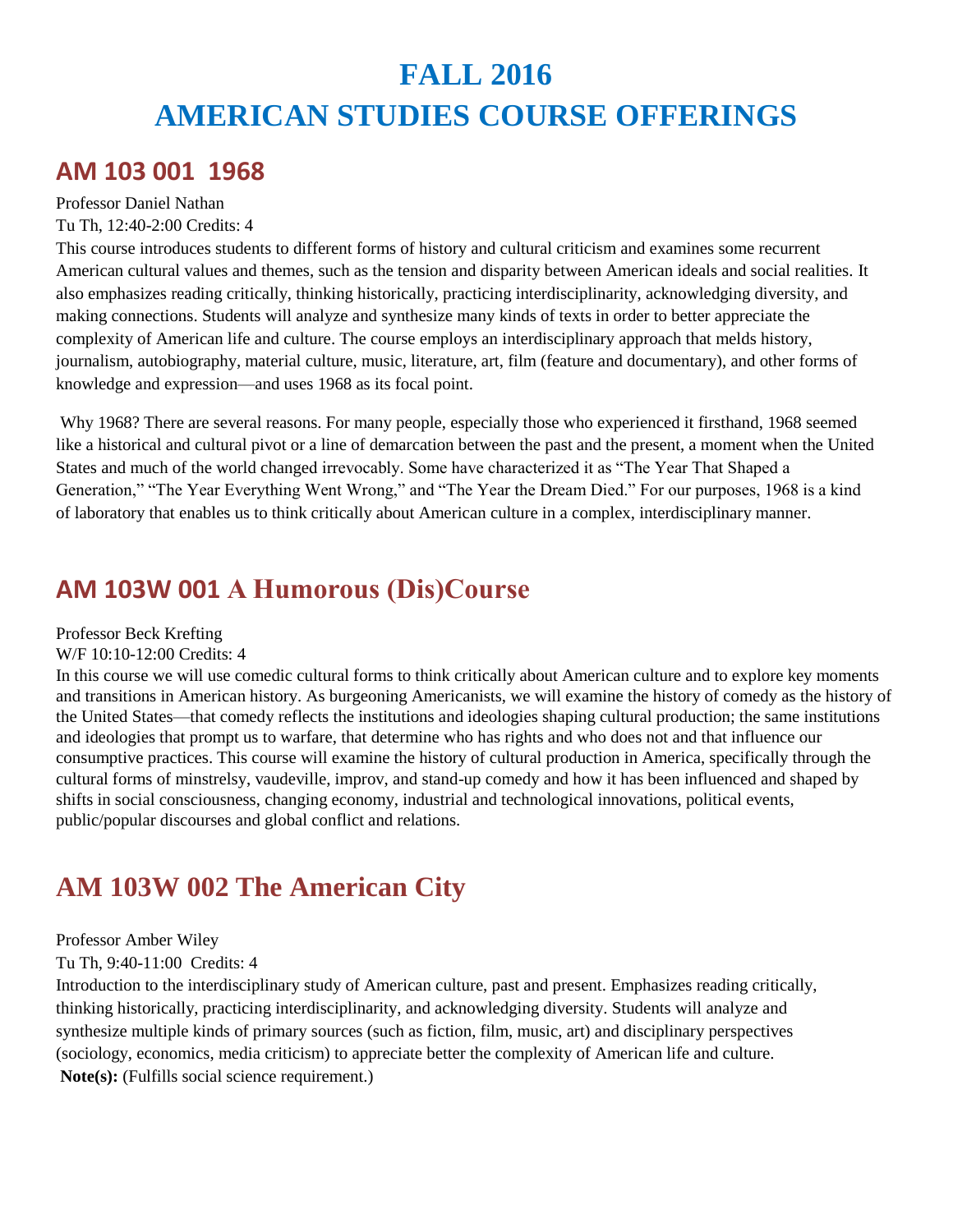## **AM 250A 001 Reg Culture: Hudson River**

Professor Gregory Pfitzer MWF, 9:05-10:00 Credits:4

An introduction to the history, literature, and art of the Hudson River Valley. The Hudson River is considered as an environmental entity, an economic and political concern, and especially as a cultural symbol. The course considers four centuries of American experience on the Hudson, but focuses on the nineteenth century, when the Hudson had its greatest influence on regional and national culture. **Note(s):** (Fulfills social sciences requirement.)

## **AM 260C 001 African American Experience**

Professor Amber Wiley M/W 2:30-3:50 Credits: 3

An exploration of the development of the distinctive culture of the southern region of the United States. The course examines myths and legends of the Old South, including those surrounding the origins of the plantation system, southern womanhood, and the development of the slave and free communities of the region in the antebellum period. Topics include the myths and legends of the New South, the legacy of the Civil War and Reconstruction, the imposition of segregation, modernization of agriculture and industry, and the migration of African-Americans northward. The course culminates in a study of the civil rights movement, and recent demographic, economic, and political changes.

**Note(s):** (Fulfills social sciences requirement.)

## **AM 362 001 American Autobiography**

Professor Daniel Nathan

WF, 12:20-1:40 Credits: 3

An examination of American culture through the lives of specific people as recorded in their autobiographies. The course explores autobiography both as an act of self-creation and as a reflection of culture. Various autobiographies are examined for their revelations about choices, crises, values, and experiences of representative people in particular periods of the American past. **Note(s):** 300-level courses in American Studies are not ordinarily open to first-year students except by permission of the instructor.

# **AM 374 001 Senior Seminar**

Professor Gregory Pfitzer MW, 4:00-5:50 Credits: 4

Exploration of primary and secondary sources in the interdisciplinary examination of a particular topic in American culture. Students will pursue a major research project or prepare an honors thesis proposal. Required of all senior majors. Open to majors only; normally taken in fall semester of senior year.

**Note(s):** 300-level courses in American Studies are not ordinarily open to first-year students except by permission of the instructor.